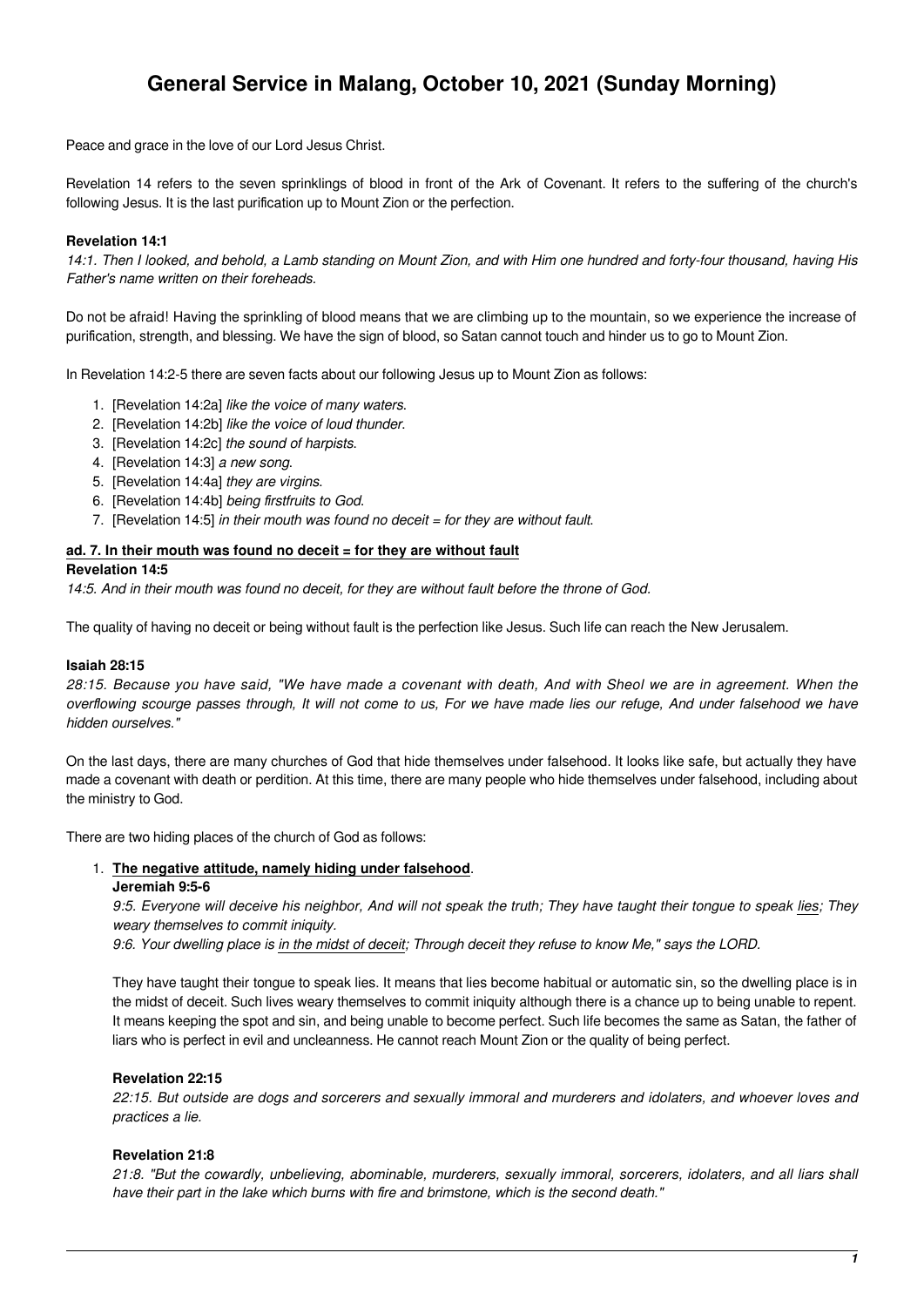The true church ascends to Mount Zion, but those who hide under falsehood will descend up to drowning in the lake of fire and brimstone or the hell or the second death.

# 2. **The positive attitude, namely hiding in the clefts of the rock**.

## **Song of Solomon 2:14**

2:14. "O my dove, in the clefts of the rock, In the secret places of the cliff, Let me see your face, Let me hear your voice; For your voice is sweet, And your face is lovely."

# **Exodus 33:18,21-23**

33:18. And he said, "Please, show me Your glory." 33:21. And the LORD said, "Here is a place by Me, and you shall stand on the rock. 33:22. "So it shall be, while My glory passes by, that I will put you in the cleft of the rock, and will cover you with My hand while I pass by. 33:23. "Then I will take away My hand, and you shall see My back; but My face shall not be seen."

Hiding in the clefts of the rock is like Moses who saw God's glory. The hiding place of the church of God is the same as the hiding place of Moses when he saw God's glory from the back.

The facts found in it are as follows:

We stand on the rock (verse 21) which is close to Mount Zion. Do not be close to the valley! God as the rock means that He is a Shepherd.

#### **Genesis 49:24**

49:24. But his bow remained in strength, And the arms of his hands were made strong By the hands of the Mighty God of Jacob (From there is the Shepherd, the Stone of Israel),

Our attitude is that we are firm in the true shepherding. We may not be shaken. We are always in the sheepfold, namely the perseverance in committing the three kinds of main service to God, so we have fellowship with the Trinity of God. Our body, soul, and spirit attach to the Trinity of God, so we cannot be touched by the trinity of Satan. We cannot be made fall into sins up to the peak. We cannot be deceived by false teaching. Our following Jesus can increase in righteousness, holiness, and perfection. In the sheepfold, we are close to God, so we can find the quietest place. We experience peace, so all things become easy and light although in the midst of the shaking world.

Being in the clefts of the rock and covered by God's hand.

The rock refers to the pure Word of God which is not added and taken away. The rock refers to God's Himself. The pure Word of God is God's Himself.

#### **Exodus 33:22**

33:22. "So it shall be, while My glory passes by, that I will put you in the cleft of the rock, and will cover you with My hand while I pass by.

## **2 Samuel 22:31-33**

22:31. As for God, His way is perfect; The word of the LORD is proven; He is a shield to all who trust in Him. 22:32. "For who is God, except the LORD? And who is a rock, except our God? 22:33. God is my strength and power, And He makes my way perfect.

The rock refers to the bible or Word of God.

The clefts of the rock refer to the verses in the Bible where we can be put. God's hands refer to the power of Holy Spirit who gives the revelation of the Word through a verse that explains the other verses in the Holy Bible.

For example, the term of "whoever" can be changed with our own name.

#### **John 3:16**

3:16. "For God so loved the world that He gave His only begotten Son, that whoever [change to our name]believes in Him should not perish but have everlasting life.

#### **1 John 2:5**

2:5. But whoever [change to our name]keeps His word, truly the love of God is perfected in him [change to our name]. By this we know that we are in Him.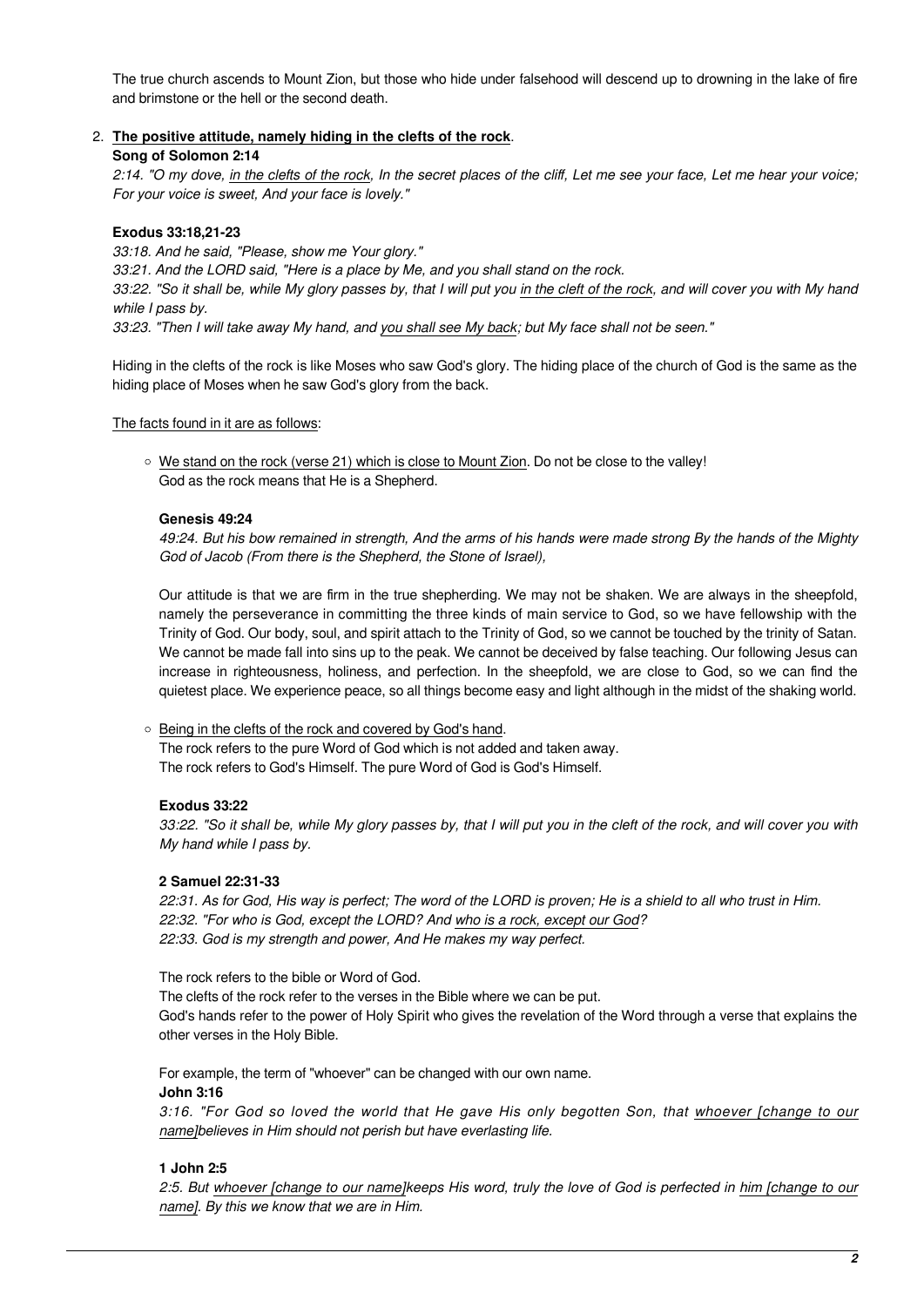So, we must always be in the revelation of the true and pure teaching Word.

So, the hiding place of the church of God is in the shepherding which is brought up by the true teaching Word. We are shepherded in the true teaching Word like a branch that abides in the true vine.

As a result, we will surely bear sweet grape fruits. We can enjoy the true shepherding. Make the shepherding as the most pleasant or sweetest place (Nain)! Sooner or later, God as the Great Shepherd will make our life happy and sweet. All of bitter things will become sweet in due time. We just wait the time of God.

On the contrary, getting bored and feeling forced and tormented in the true shepherding is the same as going out of Nain to go towards the tombs. It means that we live in torment, weep, weariness, and heavy burden up to perdition.

Moses saw God's glory from the back, so he could write the first five books in the Bible, including the things and God's miraculous deeds that had happened before he was born.

# **Revelation 1:10,12-14,16**

1:10. I was in the Spirit on the Lord's Day, and I heard behind me a loud voice, as of a trumpet,

1:12. Then I turned to see the voice that spoke with me. And having turned I saw seven golden lampstands,

1:13. and in the midst of the seven lampstands One like the Son of Man, clothed with a garment down to the feet and girded about the chest with a golden band.

1:14. His head and hair were white like wool, as white as snow, and His eyes like a flame of fire;

1:16. He had in His right hand seven stars, out of His mouth went a sharp two-edged sword, and His countenance was like the sun shining in its strength.

In the hiding place at Patmos, John the apostle saw Jesus' face in the glory. He could hear and see the strong voice of the trumpet. It was the experience in the shepherding, so he could see God's face in the glory. John the apostle could write the last five books in the Bible, including the things that will happen in the future.

#### **Luke 2:20**

2:20. Then the shepherds returned, glorifying and praising God for all the things that they had heard and seen, as it was told them.

In our following God on the last days, we must hide under the true shepherding with the true teaching, so we can see God's heart with His mercy and goodness (the key of David). It is like the experience of David in the shepherding.

#### **Psalm 23:1-6**

23:1. <<A Psalm of David.>> The LORD is my shepherd; I shall not want.

23:2. He makes me to lie down in green pastures; He leads me beside the still waters.

23:3. He restores my soul; He leads me in the paths of righteousness For His name's sake.

23:4. Yea, though I walk through the valley of the shadow of death, I will fear no evil; For You are with me; Your rod and Your staff, they comfort me.

23:5. You prepare a table before me in the presence of my enemies; You anoint my head with oil; My cup runs over.

23:6. Surely goodness and mercyshall follow me All the days of my life; And I will dwell in the house of the LORD Forever.

Every our heart beat is God's mercy and goodness. No matter how bad the situation that makes us disappointed, let us give thanks as long as we can breathe, because there are still God's mercy and goodness.

# **Song of Solomon 2:14**

2:14. "O my dove, in the clefts of the rock, In the secret places of the cliff, Let me see your face, Let me hear your voice; For your voice is sweet, And your face is lovely."

### **1 Samuel 16:6-12**

16:6. So it was, when they came, that he looked at Eliab and said, "Surely the LORD'S anointed is before Him."

16:7. But the LORD said to Samuel, "Do not look at his appearance or at the height of his stature, because I have refused him. For the LORD does not see as man sees; for man looks at the outward appearance, but the LORD looks at the heart."

16:8. So Jesse called Abinadab, and made him pass before Samuel. And he said, "Neither has the LORD chosen this one."

16:9. Then Jesse made Shammah pass by. And he said, "Neither has the LORD chosen this one."

16:10. Thus Jesse made seven of his sons pass before Samuel. And Samuel said to Jesse, "The LORD has not chosen these." 16:11. And Samuel said to Jesse, "Are all the young men here?" Then he said, "There remains yet the youngest, and there he is, keeping the sheep." And Samuel said to Jesse, "Send and bring him. For we will not sit down till he comes here."

16:12. So he sent and brought him in. Now he was ruddy, with bright eyes, and good-looking. And the LORD said, "Arise, anoint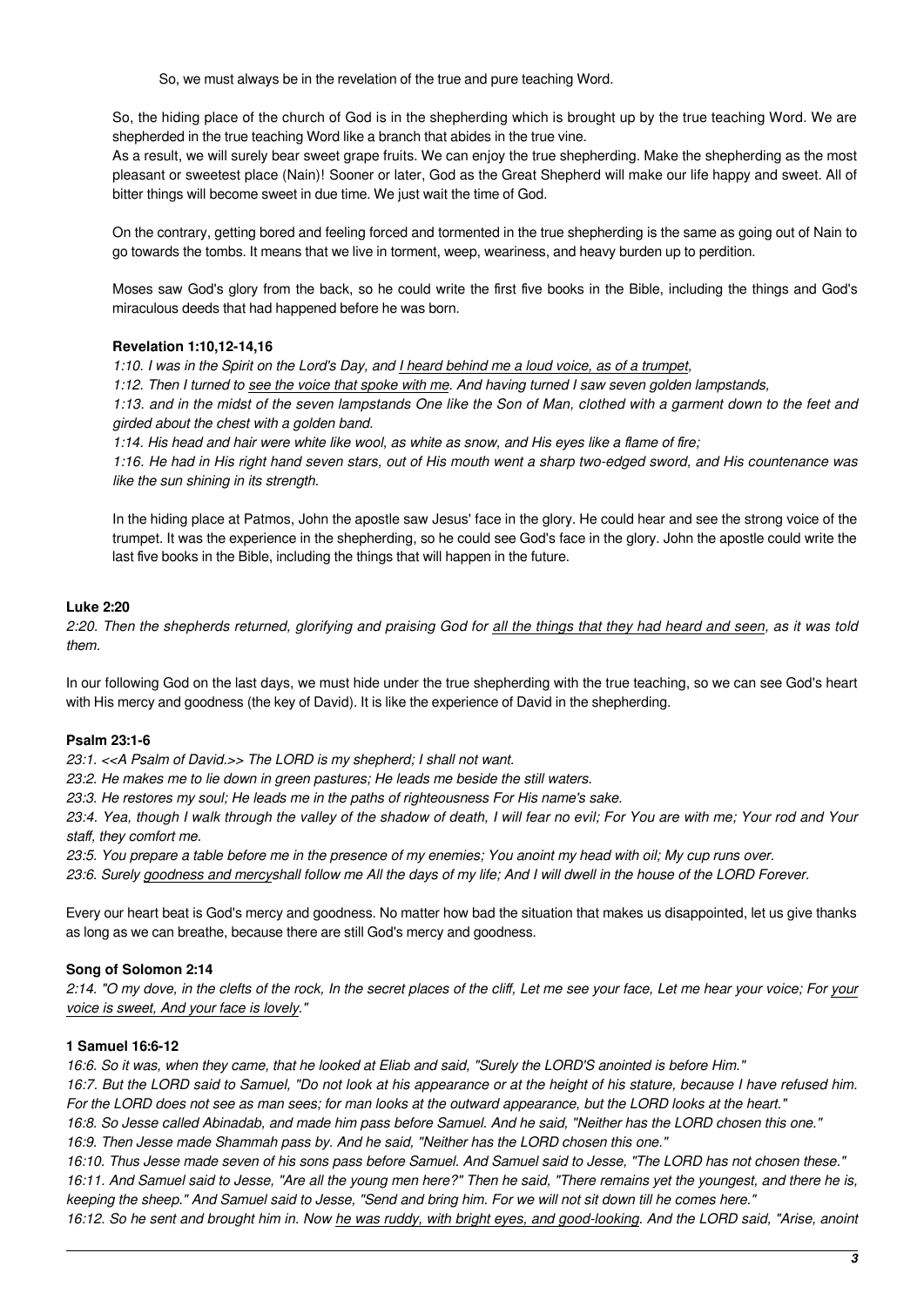#### him; for this is the one!"

One who is not shepherded can look great before men, but God chooses one who is shepherded.

David who was shepherded was ruddy, with bright eyes, good-looking, and in sweet voice.

1. Being ruddymeans that one experiences double purification. It refers to the Table of Showbread, namely the perseverance in committing the Bible Study Service and Holy Communion. With the blood sign, we are purified, so Satan cannot touch us.

#### **Colossians 3:5-9**

3:5. Therefore put to death your members which are on the earth: fornication, uncleanness, passion, evil desire, and covetousness, which is idolatry.

3:6. Because of these things the wrath of God is coming upon the sons of disobedience,

3:7. in which you yourselves once walked when you lived in them.

3:8. But now you yourselves are to put off all these: anger, wrath, malice, blasphemy, filthy language out of your mouth.

3:9. Do not lie to one another, since you have put off the old man with his deeds,

The true teaching Word is ingrained through Holy Communion, so it can purify us physically from six carnal deeds and spiritually from six ingrained sinful attitudes. The result is that there is no more lie [Colossian 3:9, Revelation 14:5].

2. Having bright eyes, namely prioritizing God's field or the ministry to God more than anything. It is the same as ministering to God faithfully and fervently according to the ministry and Holy Spirit's gifts that God gives to us until the finish line.

Having bright eyes refers to the Golden Candlestick, namely the perseverance in committing the General Service. Holy Spirit works to give us His gift and anoints us, so we can minister faithfully and fervently. One who has the tunic of many colors will not be ashamed. It we take off the robe of service, we will be naked and ashamed as well as embarrass parents, children, and God. Do not take off the tunic of many colors because of envy with others' robe. David could not walk when he wore Saul's armor. It means that our life cannot become beautiful.

3. We are good-lookingby looking at Jesus' face in the glory, so we can experience the renewal of life. We look at Jesus' face in the worship. It refers to the Golden Altar of Incense.

David was renewed to become lowly in heart (confessing sin), gentle (forgiving others sin), and obedient until the flesh did not speak anymore. These are the added values of king David that God admits more than other kings.

#### **Acts 13:22**

13:22. "And when He had removed him, He raised up for them David as king, to whom also He gave testimony and said, 'I have found David the son of Jesse, a man after My own heart, who will do all My will.'

In the worship, we look at Jesus' face or His heart with mercy and goodness, so we are changed to become lowly in heart, gentle, and obedient. We can worship God with the sweet voice or the voice of dove as well as giving thanks to God.

#### **Nahum 2:7**

2:7. It is decreed: She shall be led away captive, She shall be brought up; And her maidservants shall lead her as with the voice of doves, Beating their breasts.

God allows us being blessed, so we can worship Him with thanksgiving. But, the voice of dove sometimes groans (we are in the death experience like Jesus who is stripped and left alone on the cross). Do not be desperate! The death experience is the time for us to groan to God.

God allows us experiencing death and resurrection songs to become the new song. One who is holy, faithful, and obedient can worship God and attract His presence to stretch out His hands of mercy and goodness to do great wonders for him.

#### **Psalm 136:1-4**

136:1. Oh, give thanks to the LORD, for He is good! For His mercy endures forever. 136:2. Oh, give thanks to the God of gods! For His mercy endures forever. 136:3. Oh, give thanks to the Lord of lords! For His mercy endures forever: 136:4. To Him who alone does great wonders, For His mercy endures forever;

David (the Israelites) has ever worshipped God with sad voice when he cried and regretted his sin the Bathsheba. A woman of Canaan (the Gentiles) also worshiped God with sad voice to ask a healing for her daughter.